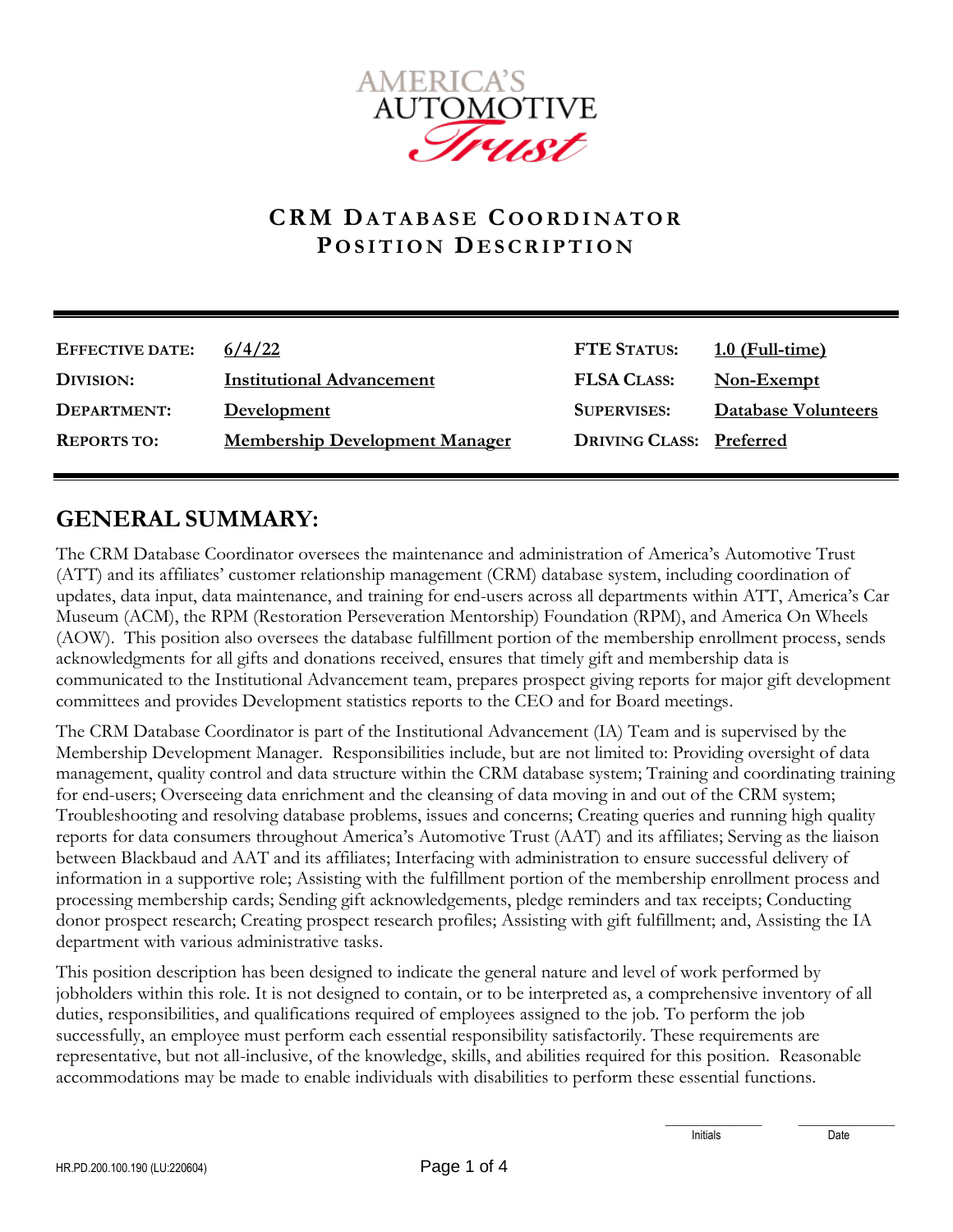## **PRIMARY OBJECTIVES:**

- 1. Serve as the internal CRM database system subject matter expert and provide support for end-users, particularly the Development Department, within AAT and its affiliates to ensure data integrity, accessibility, and value;
- 2. Coordinate donation and membership enrollment processes and streamline data processing, tracking, and reporting to ensure acknowledgment activities are recorded, fulfilled, and tracked in the Altru CRM system;
- 3. Ensure Altru CRM database data integrity, accuracy of data enrichment, implementation of database updates, accuracy of data cleansing and efficient extraction of reports to meet the needs of AAT and its affiliates;
- 4. Ensure all end-users are adequately trained in use of the Altru system to maintain consistency and accuracy of CRM data and reports;
- 5. Broaden interdepartmental cooperation, use and integration of the Altru data management system to support IA membership and fundraising initiatives.

## **MAJOR RESPONSIBILITIES:**

- 1. Complete all CRM tracking responsibilities, including processing of all donations, gift acknowledgements and pledge reminders, and overseeing the proper allocation of gifts and reconciling from Altru to Financial Edge;
- 2. Develop and coordinate the implementation and utilization of the Altru data management system throughout AAT and its affiliates;
- 3. Serve AAT and its affiliates as the internal subject matter expert for Altru and support for all end-users, including training, troubleshooting, and creative brainstorming; and as the liaison between Blackbaud and AAT and its affiliates;
- 4. Train and coordinate trainings provided by Blackbaud for all end users, including training end users to identify needs and opportunities for improved data management and delivery within the Altru system;
- 5. Manage a calendar of membership correspondence activities to ensure timely completion of renewal notifications, pledge reminders, thank you letters and tax receipts, etc.;
- 6. Improve and streamline processes regarding data flow and data quality to improve data accuracy and value;
- 7. Assess database deficiencies and create efficient and effective plans to resolve them internally or through working with Blackbaud;
- 8. Provide for oversight for data integrity, data extraction, report customization and analysis, records management, data enrichment, and cleansing of data for the CRM system;
- 9. Configure and manage E-ticketing within Altru in collaboration with the Digital & Social Media Coordinator;
- 10. Oversee the maintenance and administration of the Altru CRM database, including coordination of updates, data input, data maintenance and coordination with end-users within AAT and its affiliates;
- 11. Collaborate with external partners/contractors (e.g., Arscentia, LivePulse, Blackbaud), as needed, for the expansion and maintenance of Altru's use throughout AAT and its affiliates;
- 12. Oversee the establishment of policies, procedures, and best practices in the use of the museum's Altru CRM database system, including overseeing all related cross-departmental training;
- 13. Attend Blackbaud trainings and maintains up-to-date knowledge and technical skills of Altru data management system.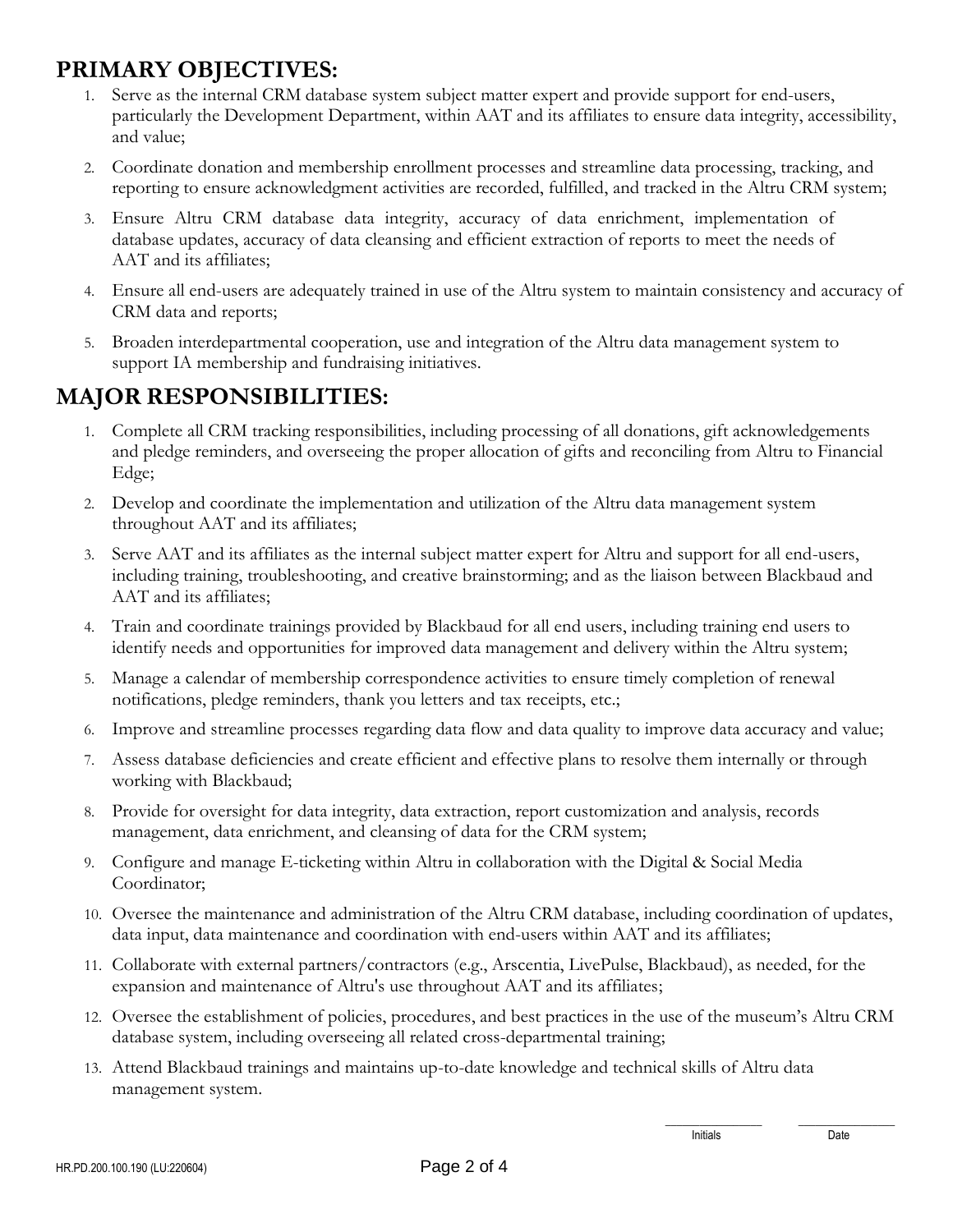# **QUALIFICATIONS:**

The incumbent for this position must be at least 21 years of age and possess: an AA degree with a minimum of two years development or database experience within a prospect research environment. Experience entering data and creating reports in a relational database is required, preferably Raiser's Edge or Altru. Relevant education or experience may substitute one for another on a year for year basis. The incumbent must be a team player able to work independently and collaboratively among all departments within the Museum.

### **Additionally, the incumbent must possess:**

- 1. The ability to pass an in-depth background investigation including criminal history, employment and education records and personal references;
- 2. The ability to be regularly present and available in the office during regular administrative business hours;
- 3. A solid proficiency in the English language with professional abilities in oral and interpersonal communications;
- 4. A solid understanding in database data management and a proficiency in database report creation;
- 5. Intermediate to advanced skills in M.S. Word, Excel and Outlook;
- 6. A keen attention to detail with the ability to critically analyze and resolve quantitative and logistical problems;
- 7. An ability to thrive in a fast-paced, dynamic environment, with high expectations for professional outcomes;
- 8. A proven ability to multi-task and prioritize competing tasks while meeting deadlines;
- 9. A willingness to maintain scheduling flexibility for occasional evening and weekend work;
- 10. The skill and ability to work independently with general instruction and minimal supervision while maintaining a team-oriented approach and attitude;
- 11. The skills and ability to positively and professionally function as part of a team environment and promote teamwork with a positive and solution-focused attitude;
- 12. The interpersonal skills, sensitivity, and ability to professionally interact with a diverse range of people of all ages, socio-economic groups, and personality types;
- 13. The ability to: Work on the computer for e2xtended periods of time; Visually inspect, compare, and analyze written data; Read and interpret instructional material; Communicate clearly in both verbal and written forms; and lift and transport up to 25lbs periodically.

### **RESPONSIBILITIES:**

#### **DATA ENTRY AND MEMBERSHIP COORDINATION:**

- 1. Enter AAT's and its affiliates' memberships, donations, and pledges into the Altru CRM system;
- 2. Assist in the proper allocation of gifts and memberships including the development and communication of related procedures and training;
- 3. Perform reconciliation of Altru to Financial Edge;
- 4. Complete membership fulfillment responsibilities, including creating and sending membership cards and related gifts;
- 5. Serve as primary contact for addressing member questions, in-person and over the phone, and address donor questions in a timely manner, and acknowledge all new donors and members within 48 hours